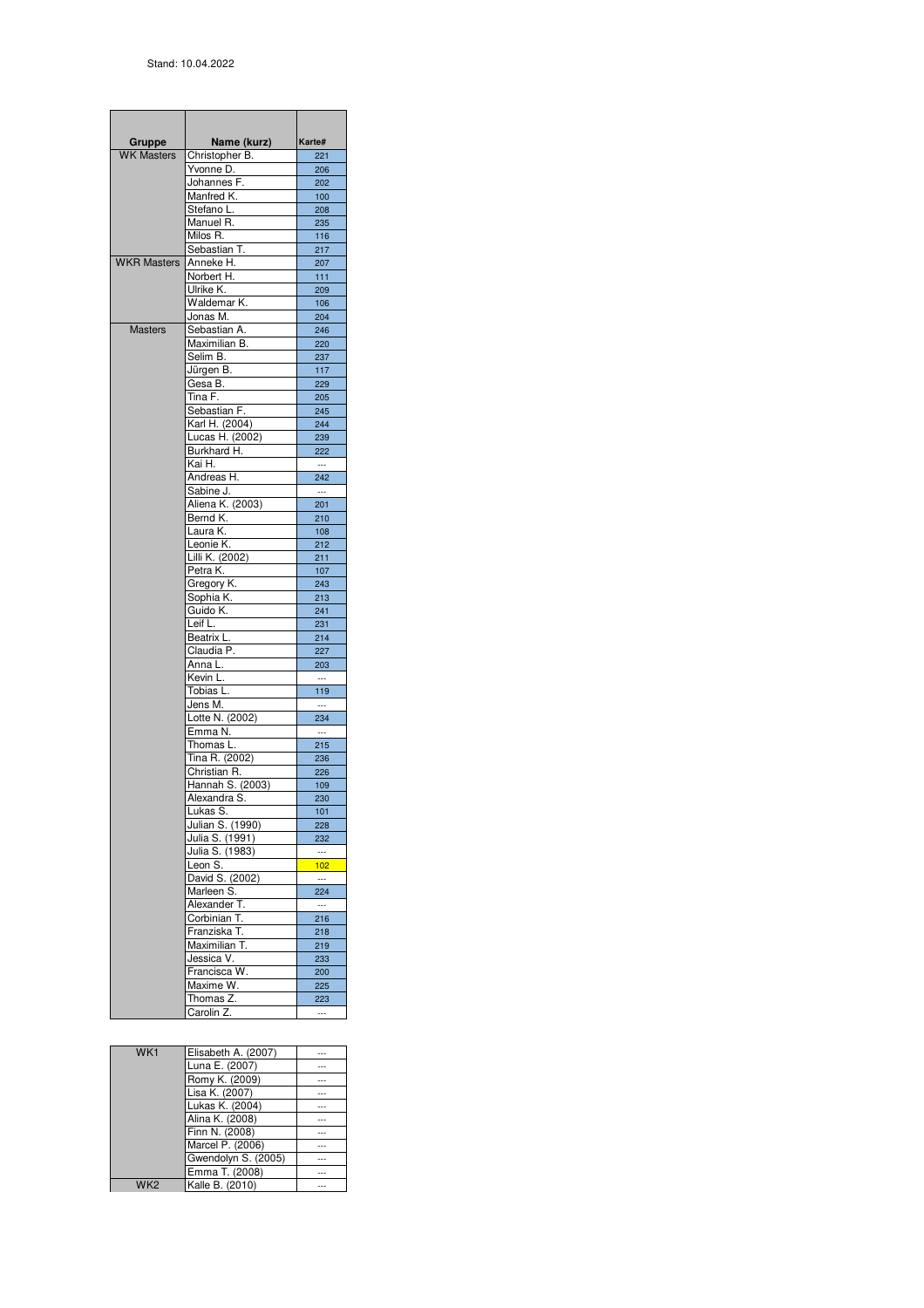| Frede B. (2009) |  |
|-----------------|--|
| Emily C. (2010) |  |
| Max F. (2010)   |  |
| Lars P. (2010)  |  |
| Mirka S. (2010) |  |

| WK3 | Mirco A. (2011)      | --- |
|-----|----------------------|-----|
|     | Amanda B. (2012)     |     |
|     | Elizan C. (2011)     |     |
|     | Sandro H. (2009)     |     |
|     | Finn L. (2012)       | --- |
|     | Maximilian L. (2011) | --- |
|     | Leonard M. (2012)    |     |
|     | Leonie P. (2011)     | --- |
|     | Clara S. (2011)      | --- |
|     | Clea Y. (2011)       | --- |
|     |                      |     |

| WK4 | Ilias D. (2009)  |     |
|-----|------------------|-----|
|     | Jakob E. (2010)  |     |
|     | Simon F. (2011)  |     |
|     | Vlad I. (2009)   |     |
|     | Martha J. (2010) | --- |
|     | Luisa K. (2009)  | --- |
|     | Max N. (2010)    | --- |
|     | Greta V. (2010)  | --- |
|     | Sophie W. (2009) |     |

| TG <sub>3</sub> | Lara A. (2007)      |     |
|-----------------|---------------------|-----|
|                 | Ünal C. (2004)      |     |
|                 | Maide C. (2007)     |     |
|                 | Nikoletta C. (2004) |     |
|                 | Pauline D. (2006)   |     |
|                 | Denise D. (2005)    |     |
|                 | Timocin D. (2006)   |     |
|                 | Anna F. (2008)      |     |
|                 | Liam F. (2006)      |     |
|                 | Maelle H. (2007)    |     |
|                 | Panita K. (2004)    |     |
|                 | Alexander K. (2005) |     |
|                 | Maik L. (2006)      |     |
|                 | Biel M. (2008)      |     |
|                 | Lina S. (2011)      | --- |
|                 | Miles T. (2008)     |     |
|                 | Ariane T. (2007)    |     |
|                 | Ender Ü. (2007)     |     |
|                 | Marvel Y. (2008)    |     |
|                 | Annelie v. (2008)   |     |
|                 | Hendrik Z. (2008)   |     |

| TG <sub>2</sub> | Lya B. (2011)      | --- |
|-----------------|--------------------|-----|
|                 | Emma B. (2010)     |     |
|                 | Johanna B. (2010)  | --- |
|                 | Marie F. (2012)    | --- |
|                 | Alen F. (2010)     | --- |
|                 | Carlotta H. (2010) | --- |
|                 | Ole J. (2011)      |     |
|                 | Leo N. (2014)      | --- |
|                 | Felix S. (2010)    | --- |
|                 | Sofia M. (2010)    | --- |

| TG <sub>1a</sub>  | Natalie C. (2012)   |     |
|-------------------|---------------------|-----|
| Martin            | Tim F. (2014)       | --- |
|                   | Damian F. (2012)    |     |
|                   | Paul I. (2011)      |     |
|                   | Edith K. (2012)     | --- |
|                   | Charlotte K. (2014) |     |
|                   | Lena L. (2009)      |     |
| TG <sub>1</sub> b | Linus B. (2013)     | --- |
| Tobias/Lukas      | Louisa B. (2011)    |     |
|                   | Alessio C. (2013)   |     |
|                   | Shirin D. (2013)    | --- |
|                   | Luca H. (2011)      |     |
|                   | Karl J. (2012)      |     |
|                   | Moritz R. (2012)    | --- |
|                   | Frieda S. (2012)    |     |
|                   | Hanna V. (2011)     |     |